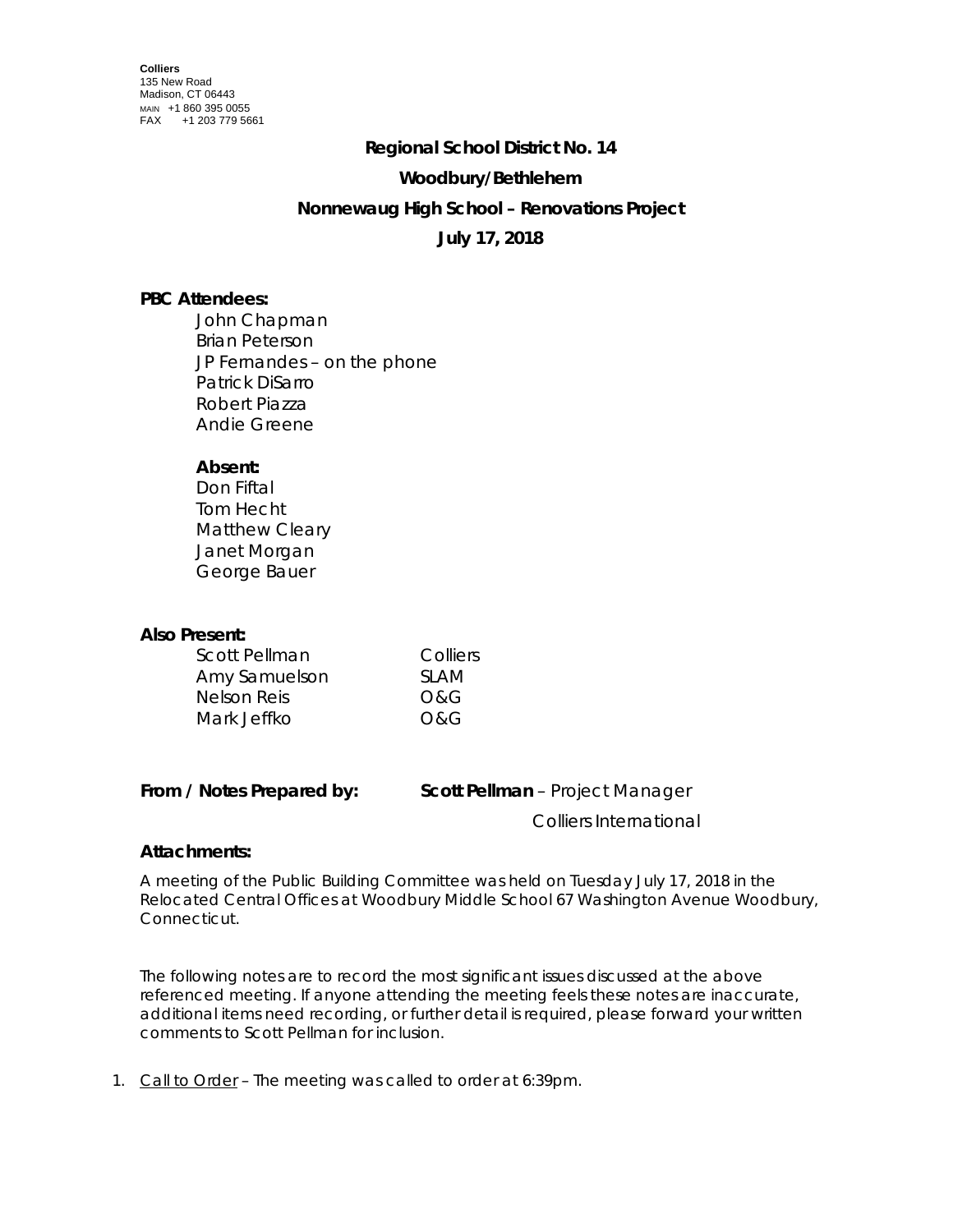- 2. OPM Report Scott Pellman reported on the following:
- **a.** Project Update Phase 2 –

**Coordination Meetings** – The project team continues to meet bi-weekly to review scheduling and construction related issues. The move out of phase 3 went smoothly and all the furniture and equipment is currently staged in the gymnasium. The furniture identified to be donated will be removed from the site in early August. There may be an interim move of existing materials into the hall prior to the teacher's boxes moving into their temporary or permanent locations in later August. The team met with the new Athletic Director this past Friday to get him up to speed on the field phasing and issues. Unfortunately, he was not able to attend this evenings meeting to join in the field discussions. The team also met this past Wednesday with the finance subcommittee and reviewed the current project budget and application for payment that will be presented later in the meeting.

**PBC information packet** – All committee members should have received an electronic copy of information that will be discussed this evening. The information included Colliers field reports, the O&G monthly report, current contingency status, athletic field updates, pending PCO's and O&G's application for payment #11.

**SCG-046 update** - The State of CT notified all superintendents on June 22 that the process for submitting the Towns request for reimbursement (SCG-046) would be changing as of July 1, 2018 and the current system would be shut down on July 1 at 11:59 pm. This was a complete surprise. During the implementation period of September 1 to November 1 the processing of grant payments will not be available on line. The next SCG-046 for submission was prepared and we met with Ed Arum on June 28<sup>th</sup> to submit the next reimbursement request. Unfortunately, the system does not allow you to download the next payment request until the previous has been paid. Attempts were made on Friday the 29th which were not successful. We will be reaching out to the State to determine the status of the pending payment. In addition, the State will contact the superintendent's office to schedule training for the new system in the near future.

Mark Jeffko from O&G provided an update from OSCG&R dated 7/13/2018 clarifying confusion that was created with their earlier notification. The State will be able to manually enter reimbursement requests. Colliers will work with the Region14 finance office to get the next payments submission approved.

**PCO-050** - This PCO was included in the information packet sent to the committee and It pertains to the walk-in coolers and freezer floors that were not specified on the contract documents for bidding. The PCO was previously reviewed by the finance subcommittee this past Wednesday but was not acted on. A request was made to see if an epoxy floor would be more cost effective than the proposed sheet vinyl floor.

Amy Samuelson provide further details; the health department does not recommend matching the existing quarry tile which will remain and be patched in the existing kitchen. The new servery has sheet vinyl and SLAM is recommending that the same sheet vinyl be installed inside the coolers and freezer. O&G did price out an epoxy coating but that effort did not result in a cost savings.

Robert Piazza asked if the durability is the same between sheet vinyl and epoxy – Response – Yes, however sometimes you need to re-coat epoxy. Nelson Reis stated that seamless floors can also be patched if damaged.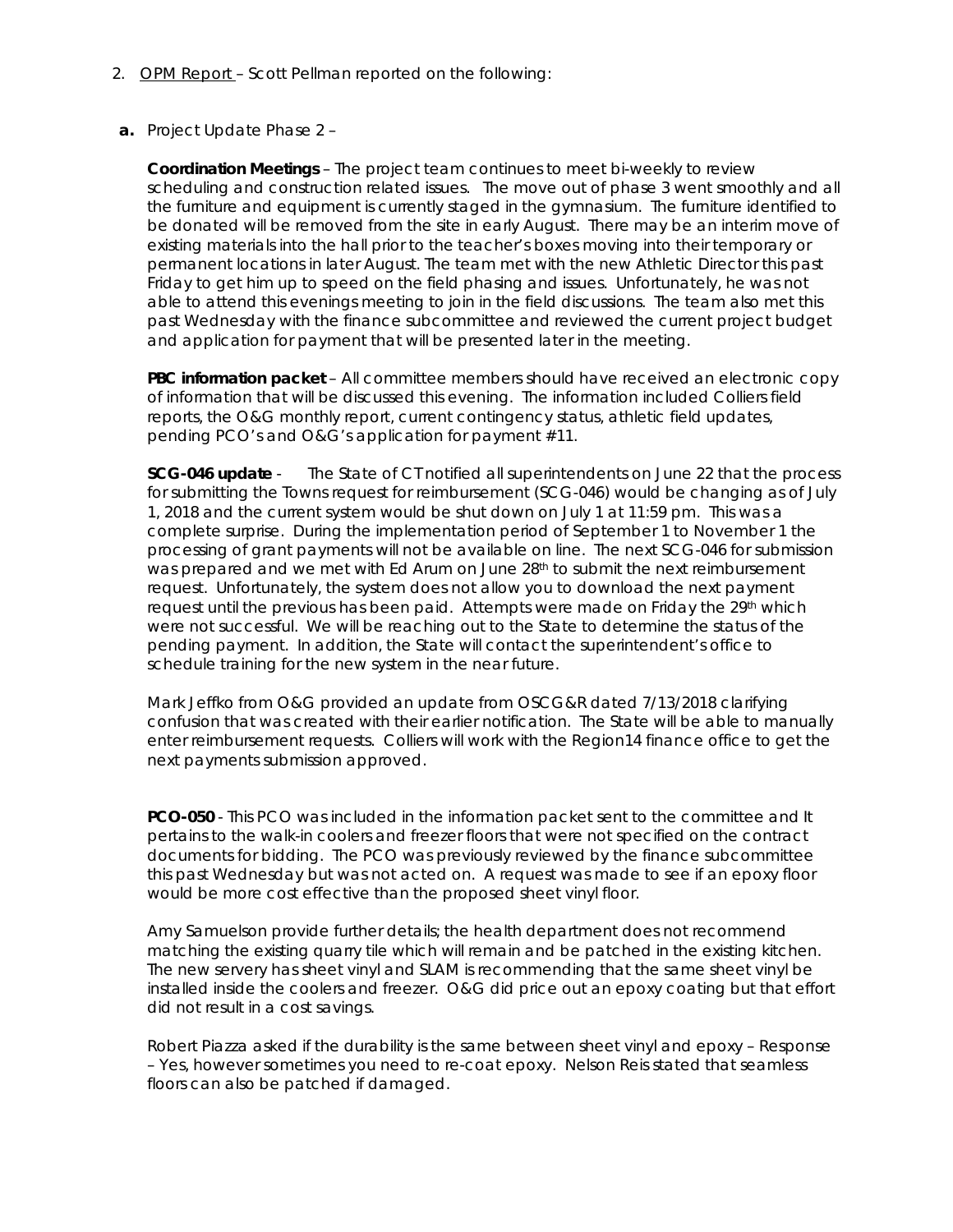**John Chapman made a motion to approve PCO 00050 dated July 13, 2018 in the amount of \$6,446 for the installation of flooring in the kitchen walk in coolers and freezer. Seconded by Andie Greene - Discussions – All in favor - Unanimous**

**PCO – 052** – This PCO was also included in the information that was sent to the committee and pertains to revisions in the cafeteria lighting package due to ceiling coordination in the cafeteria.

Amy Samuelson expand on the details. The lighting layout needed to be modified for the cafeteria ceiling due to the existing structural constraints and required coordination of the ductwork and ceiling heights. The revised duct locations which are exposed created shadow areas and the additional light fixtures were required to maintain even lighting levels.

**John Chapman made a motion to approve PCO 00052 dated July 13, 2018 in the amount of \$5,313 for revisions to the lighting package associated with cafeteria ceiling coordination. Seconded by Andie Greene - Discussions – All in favor - Unanimous**

**b. Athletic Field Discussions** – After our last meeting O&G was instructed to solicit separate field pricing through Richards Corp from three separate subcontractor that specialize in athletic field construction. There is a colored handout that shows the previous and new budget numbers for the field renovations. The good news is that the new proposal shows cost reductions of approximately 100,000 with the work being performed by a company that specialized in field construction. Amy Samuelson and Nelson Reis provided further details of the revised proposal.

Amy – This represents a different price point because a new contractor is involved, the scope is the same for PR-17 and the specifications produced for option #2. The fields have been broken out separately so you can vote on each one independently.

Nelson Reis stated that O&G received the pricing on Friday with the backup which was reviewed by Ian, the turf specialist from Tom Irwin Associates.

Robert Piazza asked about canceling the installation of the artificial turf field. Response – Nelson Reis stated that there is an \$30,000 expenditure to date for completed shop drawings. After November 1<sup>st</sup> the site contractor will start scheduling for next year so a final decision needs to be made by that date.

Andie Greene inquired about the need for the 8-12 thousand dollars that is being carried for new top soil. Andie also expressed concern about introducing new top soil and if the new topsoil will affect the flood management certification? Response - Amy stated that PR-17 included a new grading plan. As part of the specification the soil will be amended and Ian lacey will be on site testing it. The final field elevations should match the existing – SLAM will review.

Nelson Reis stated that there is a good deal of mixing and amending of the soil prior to final grading. They will request that the design be put into a cut fill program to try and eliminate any import of soil. The overall site is balanced so the contractor is using all of the existing material still on site.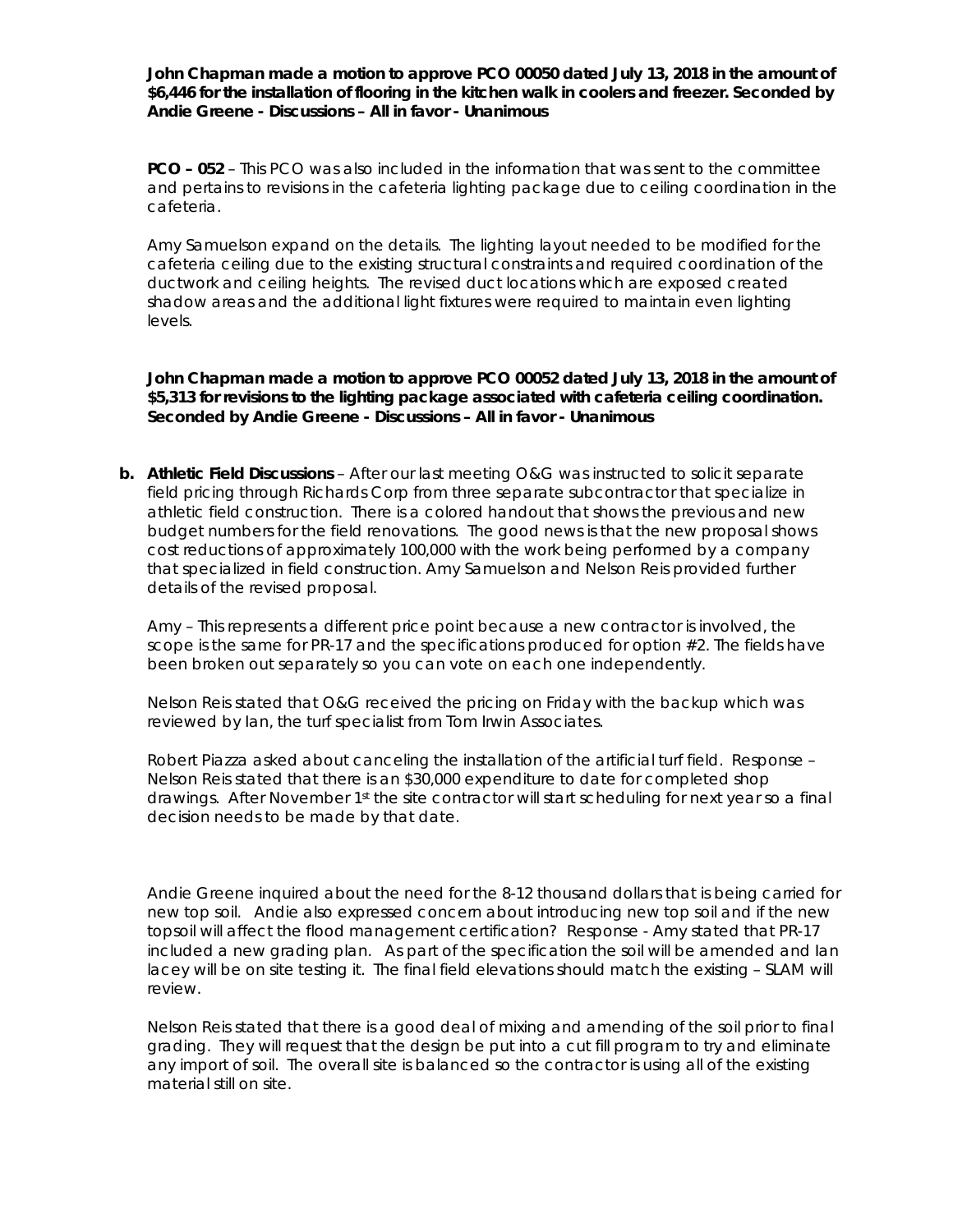Andie Greene asked what is involved with the irrigation modifications – Response – Nelson stated that the heads need to be swung down so the grading can be performed and then turned back up and adjusted to the final grade.

Andie Greene counted about 50 heads which equates to \$250 per head for the price quoted and some of the heads are on the perimeter outside of the graded area. If you were tracking that portion of the work on T&M would it take that long per head?

John Chapman asked if the contractor can eliminate fill, questioned the additional survey cost and why do the heads need to be turned down. Response – Nelson Reis stated that they would get responses to the questions from Richards Corp. We need to proceed now and coordinate the submittals as soon as possible to get the football field work done this season.

John Chapman stated that he believes that the additional survey should be part of the base bid and the layout can be tweaked to eliminate fill and the irrigation cost seems double what it should be.

Robert Piazza inquired if taking the artificial turf out is still on the table – John Chapman noted that it may be early to have that discussion. We are working on restoring the natural fields first and this approach gives us some flexibility. Scott Pellman noted that after meeting with the new AD he did express his desire to keep the artificial turf field as it gives the school a great deal of flexibility.

Andie Greene inquired about the credit numbers provided by Richards – Response -Nelson and O&G confirmed that the Region is only paying for what the contractor has done to date. Any work that had started was stopped on the football field to address the potential revision.

John Chapman believes that \$75,000 is more than enough and we should not be paying for added survey and turning sprinkler heads.

**John Chapman made a motion to approve PCO 00057 dated July 16, 2018 as amended in today's meeting not to exceed \$75,000 to renovate the football/soccer field in accordance with PR #17 dated 6/13/18. - Seconded by Andie Greene - All in Favor – Unanimous** 

Amy Samuelson will provide an updated proposal for Ian Lacey at TIA to provide project support and oversight of the field renovations.

- 3. Architects progress update Amy Samuelson
- **a. Phase 2 –** Nothing further to report
- 4. Construction Manager Update Nelson Reis Project Manager
- **a. Phase 2 – Work**. O&G presented some construction photos and a video of the construction progress taken from a drone. It was a quick video and O&G can provide additional drone videos which can be emailed out to the committee. Through GPS the program will produce a 3D model of the site. The video could also be uploaded to the website. Committee members are encouraged to visit the site as long as they check in with the O&G trailer however It is better to have scheduled a time in advance.

John Chapman asked if there have been any neighborhood issues – Response - NO